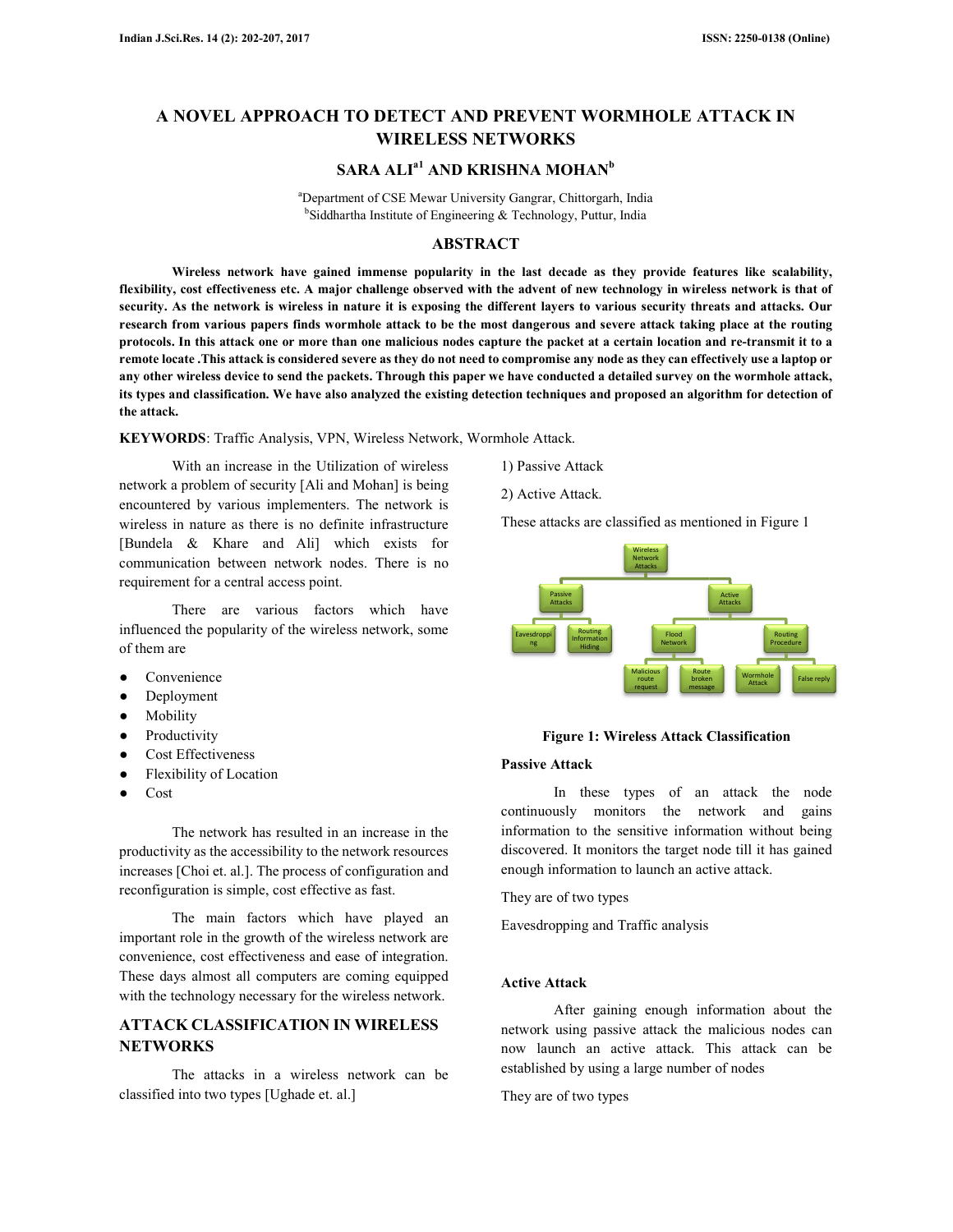Routing and Flooding the Network

Our research has leaded us to the conclusion that wormhole attack is the most severe of all.

# **WORMHOLE ATTACK**

The wormhole attack is the most dangerous attack in the network. Two or more collaborating malicious nodes can launch this attack by creating a low latency tunnel and re transmitting the captured packet to different parts of the network. The architecture of the network is such that these malicious nodes can capture packets which are not addressed to these nodes and re transmits the same to the other malicious partner at the other side of the tunnel, this creates an illusion that these nodes are physically very close to each other.



**Figure 2: Wormhole Attack** 

This attacks leads to the disruption in the routing as the nodes get an impression that the link consists of one or two hops as compared to multiple hops. These attacks are thus very dangerous and even difficult to detect as the wormhole tunnels are private in nature and out of bound and hence won't be visible to the network [Marianne et. al.].

The Wormhole and black hole attacks create an illusion of providing the shortest path and results in the entire traffic getting diverted to this route which may lead to Denial of service attack



**Figure 3: Route Request from Source Node of Destination in presence of wormhole Tunnel** 

# **WORMHOLE ATTACK DEPLOYMENT** THE WORMHOLE ATTACK CAN BE DEPLOYED IN THE FOLLOWING MODES.

- 1) Wormhole using Encapsulation
- 2) Wormhole using Out-of Band Channel
- 3) Wormhole using Packet Relay
- 4) Wormhole using High Power Transmission

## **Wormhole Using Encapsulation**

In this attack one of the malicious nodes at one end of the network hears an RREQ packet and transmits it to the second colluding party at the distant location which is near the destination [Marianne et. al.].The colluding second party on hearing the Re- broadcasted RREQ packet broadcast this packet.

The neighbors of the second party will drop any further legitimate communication request which will arrive on the legitimate path. This has resulted in forming a wormhole network through which the source and destination will communicate. These malicious nodes will prevent the nodes from discovering the legitimate nodes. Let us consider a scenario in which node A tries to send a packet to B by finding the shortest path in presence of two malicious nodes X and Y. When X receives a packet it routes it to Y through the existing path (U-V-W-Z), on receiving the packet Y de-marshals it and rebroadcasts it again. If we notice closely the hop count hasn't increased due to encapsulation. When the RREQ travels from A to B through C-D-E node B has two routes to choose from the first being (A-C-D-E-B) which is 4 hops long and the second route (A-X-Y-B) gives an impression of only 3 hops. Node B will select the smaller route which in reality has 7 hops. Any network using shortest path is vulnerable to these kinds of attacks.



**Figure 4: Wormhole Using Encapsulation** 

#### **Out of band channel**

This type of attack can be achieved by using a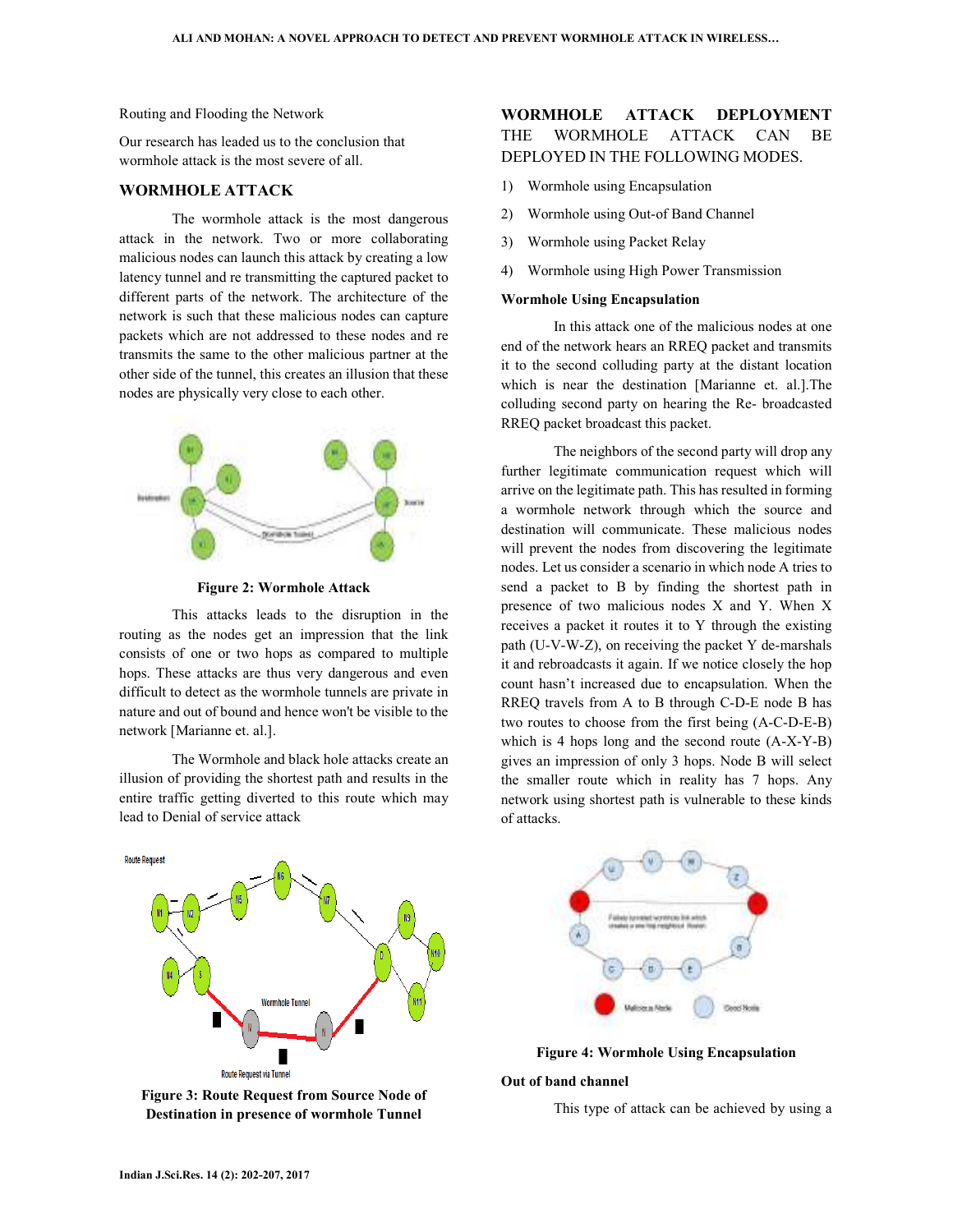direct wired link or long-range directional wireless link. It is more difficult to establish as it needs a special hardware. When 2 malicious nodes X and Y are present in the network having a channel which is out-of-band between them, when the node X sends a RREQ to Y which is a neighbor of B, when Y broadcast its packet B receives 2 RREQ A-C-D-E-F-B and A-X-Y-B. The first is rejected as it seems longer and the second is selected.



**Figure 5: Wormhole Using Out of band channel** 

# **Packet Relay**

In this type of attack the malicious node transmits the packets between two nodes which are located at a distant location and convinces them to be neighbors. This attack is dangerous as it can be launched even with one node. When large nodes are malicious the neighboring list can be expanded and can be extended to several hops.





#### **Wormhole with High Power Transmission**

 In this attack when one malicious node receives s a RREQ, it broadcasts the RREQ at a very high power level; this capability is not bestowed to any other node. When the node listens to the broadcast it re-broadcasts toward the destination.



# **Figure 7: Wormhole Using High Power Transmission CLASSIFICATION OF WORMHOLE ATTACK**

The wormhole attack can be classified into the following types

- 1) Open Wormhole attack
- 2) Closed Wormhole Attack
- 3) Half open wormhole attack.

## **Open wormhole**

In this type of attack the attacker nodes include themselves in header of the RREQ packet followed by the route discovery procedure. These nodes are not hidden in the network but the other nodes will not be aware of the malicious nature of these nodes thinking them to be their direct neighbors.



**Figure 8: Open Wormhole Attack** 

#### **Closed wormhole**

In this type of an attack the malicious nodes will not modify the packet content; they just tunnel the packet from one end of the wormhole to another and broadcast the packet again



**Figure 9: Closed Wormhole Attack** 

#### **Half open attack**

This attack the malicious node at one side of the wormhole does not modify the packet while the node at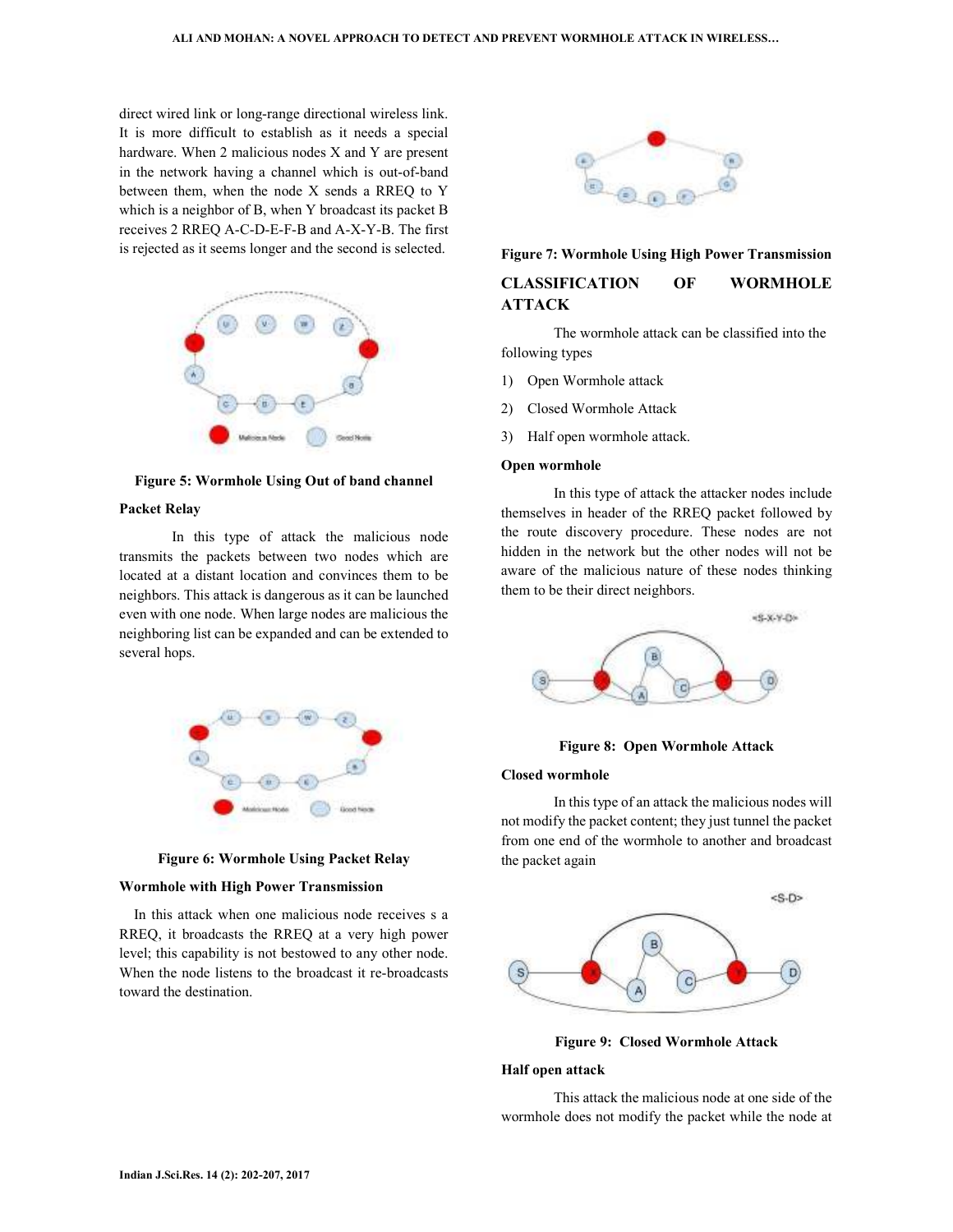the other end of the wormhole modifies the packet followed by the route discovery process



# **Figure 10: Half Open Wormhole Attack**

# **DETECTION OF WORMHOLE ATTACK**

The author in [Hu et. al., 2003 & Jayarekha et. al.] considers the following parameters to detect the wormhole attack

1) Decrease in the length of the path

2) An increase in the end-to-end delay derived from calculating the sum of hop delays despite short path advertisement.

3) Nodes which do not follow the paths advertised may incur delay caused due to some malicious nodes which may be involved in the attack leading to an increase in the delay in end-to-end routing caused by hop delay.

The various metrics which can be used to detect the wormhole attack and its strength [Mahajan et. al., 2008 & Hu et. al., 2003] are mentioned below.

# **Length**

The case in which difference in between the advertised path and actual path is high then more number of anomalies can be observed in our network.

## **Robustness**

The ability of the wormhole to exist and not affecting t its strength despite a certain amount of network topology changes have taken place

# **Strength**

The total amount of traffic that can be attracted by an incorrect link advertisement made by the malicious nodes.

# **Attraction**

The metric which displays a decrease in the length of the routing path offered by the malicious wormhole tunnel when small improvements in the correct path results in a decrease in its strength

# **A BRIEF SUMMARY OF WORMHOLE DETECTION TECHNIQUES**

| <b>Disadvantages</b>                                                                                      | <b>Advantages</b>                                                                                                                        | <b>Techniques</b>                                                                                      |
|-----------------------------------------------------------------------------------------------------------|------------------------------------------------------------------------------------------------------------------------------------------|--------------------------------------------------------------------------------------------------------|
| Restrict the<br>transmission<br>distance of packet<br>and need the nodes to<br>be tightly<br>synchronized | Both the techniques<br>are employed where<br>strict clock<br>synchronization and<br>global positioning<br>system coordinate all<br>nodes | Distance and<br>location<br>based<br>approach to<br>detect<br>wormhole<br>geographical<br>and temporal |
| Each nodes needs to<br>be equipped with a<br>special hardware and<br>may result in<br>directional errors  | Requires less<br>synchronization.                                                                                                        | Directional<br>Antenna                                                                                 |
| Not always possible<br>to find guard node<br>for particular link.                                         | Guard node or<br>Observer nodes are<br>used to detect the<br>wormhole if one of its<br>neighbor is behaving<br>maliciously               | <b>LITEWORP</b>                                                                                        |
| Guard node uses<br>local broadcast keys<br>which are available<br>only in one hop<br>neighbors.           | Approach Uses<br>encryption techniques                                                                                                   | Graph<br>Theoretical                                                                                   |
|                                                                                                           | 1. Guard nodes are<br>used to inform cluster<br>heads about the<br>attack.                                                               | Cluster based<br>detection<br>techniques.                                                              |
|                                                                                                           | 2. No special<br>hardwires are used.                                                                                                     |                                                                                                        |

# **WORMHOLE DETECTION ALGORITHM**

# **VPN**

A Virtual Private Network is a technology used to secure the network which creates an encrypted network over a less secure network, when the underlying network fails to do so.

## **Observer Nodes**

Network Nodes which are concerned with monitoring the network performance and detecting any security breaches

#### **Assumptions**

1)VPN build on top of it which maintains a record of all nodes present in the network and maintains a malicious list. The system contains observer nodes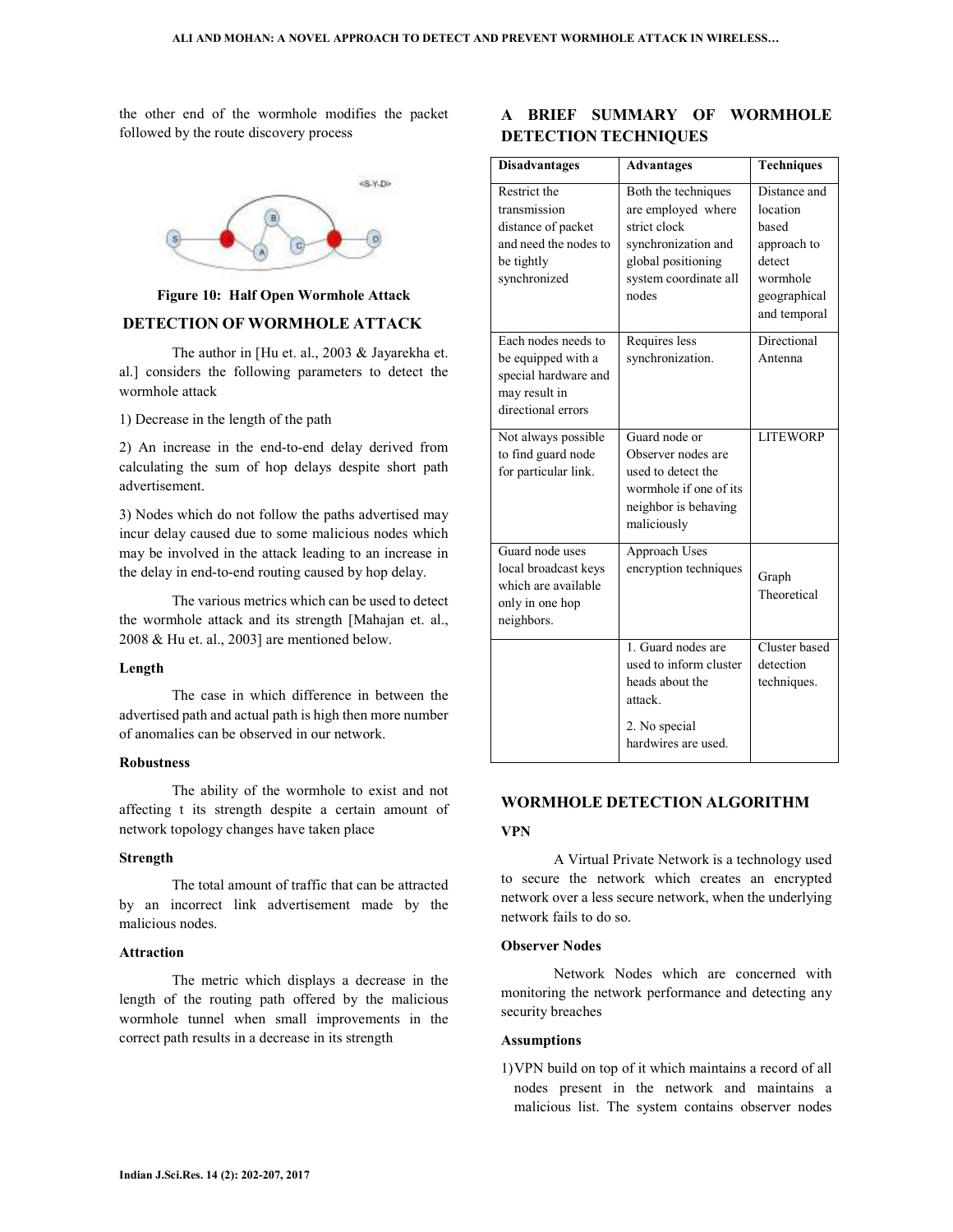which constantly monitor the network at random interval of time.

- 2)VPN maintains a record of all the malicious and threshold reaching nodes. It also maintains the status of malicious threshold flag.
- 3)All Nodes need to get authenticated by the VPN to enter the network
- 4)VPN assigns a unique identifier to the node and during the registration phase checks if the node was previously
- 5) Detected as malicious node and set malicious threshold flag to zero.
- 6)Once the node enters the network the information is shared with the observer nodes.
- 7)The observer nodes constantly monitor the network at random time t.
- 8)Once the node is detected as malicious it is reported to the VPN which assigns a malicious threshold flag
- 9)This gets incremented whenever the observer nodes report the node to be malicious.
- 10) When malicious threshold flag is greater than or equal to 1 it is removed from the network and the node
- 11) With its unique identifier number and IP address gets added to the malicious node list



**Figure 11: Wormhole Detection Algorithm** 

# **CONCLUSION**

The Algorithm forms an integral part in this paper .It helps the system from harmful attacks and detects the malicious nodes and deletes them from the system when discovered.

Our paper also gives a solution to the traffic problem by keeping a threshold factor in consideration. The VPN helping in improving the authenticity of the system and makes the node passes an entry test before entering into the system. On the whole our paper helps in prevention and detection of the wormhole attacks.

# **REFERENCES**

Ali S. and Mohan S.K., International Journal of Advanced Research in Computer Science Research Paper Enhanced Security Framework

for Wireless Networks.

- Bundela A.S., Ijesrt International Journal Of Engineering Sciences & Research Technology Literature Survey On Wormhole Attack, Computer Science & Engineering Medicaps Institute of Technology and Management, Indore (M. P.), India.
- Khare P. and Ali S., Ijrdet Survey of Wireless Sensor Network Vulnerabilities and its Solution.
- Choi M.-K. et. al., "Wireless network security: Vulnerabilities, threats and countermeasures." International .
- Ughade S., Kapoor R.K. and Pandey A., An Overview on Wormhole Attack in Wireless Sensor Network: Challenges, Impacts, and Detection